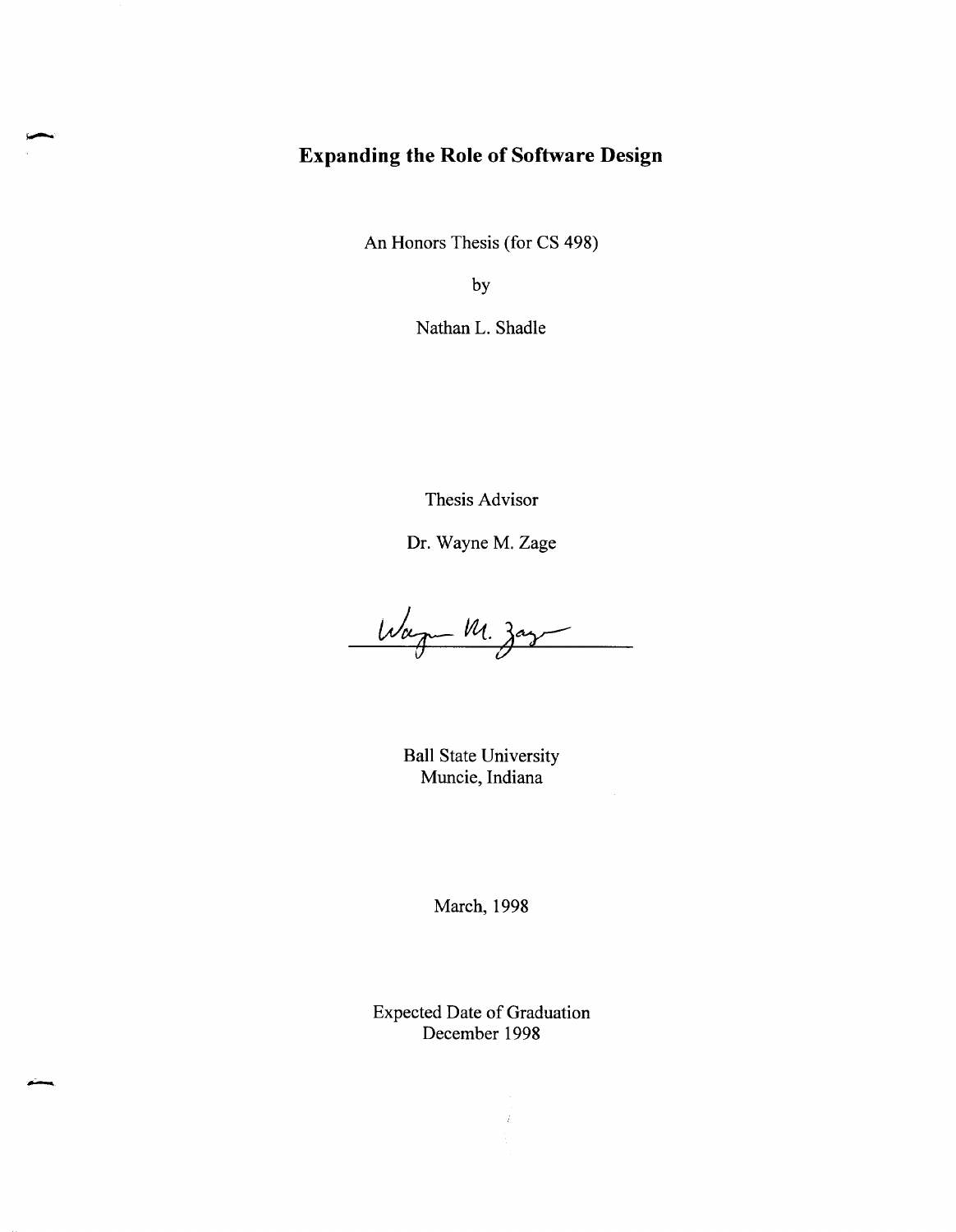$S_{\rho}$  $\mathcal{C}$   $\alpha$   $\theta$ Thesis LD 2489 <sup>f</sup>LI *• J-*

-

# **Table of Contents**

| <u>Table of Contents</u>                                | 2          |
|---------------------------------------------------------|------------|
| <u>Purpose of Thesis</u><br>Introduction                | 3          |
|                                                         | 4          |
| Simplification of Software Lifecycle Model              | 4          |
| Software Industry's Current View of Design              | 6          |
| Limitations of the Current View of Design               |            |
| <b>Proposed Revision to Traditional Waterfall Model</b> | 16         |
| Conclusion                                              | <u> 18</u> |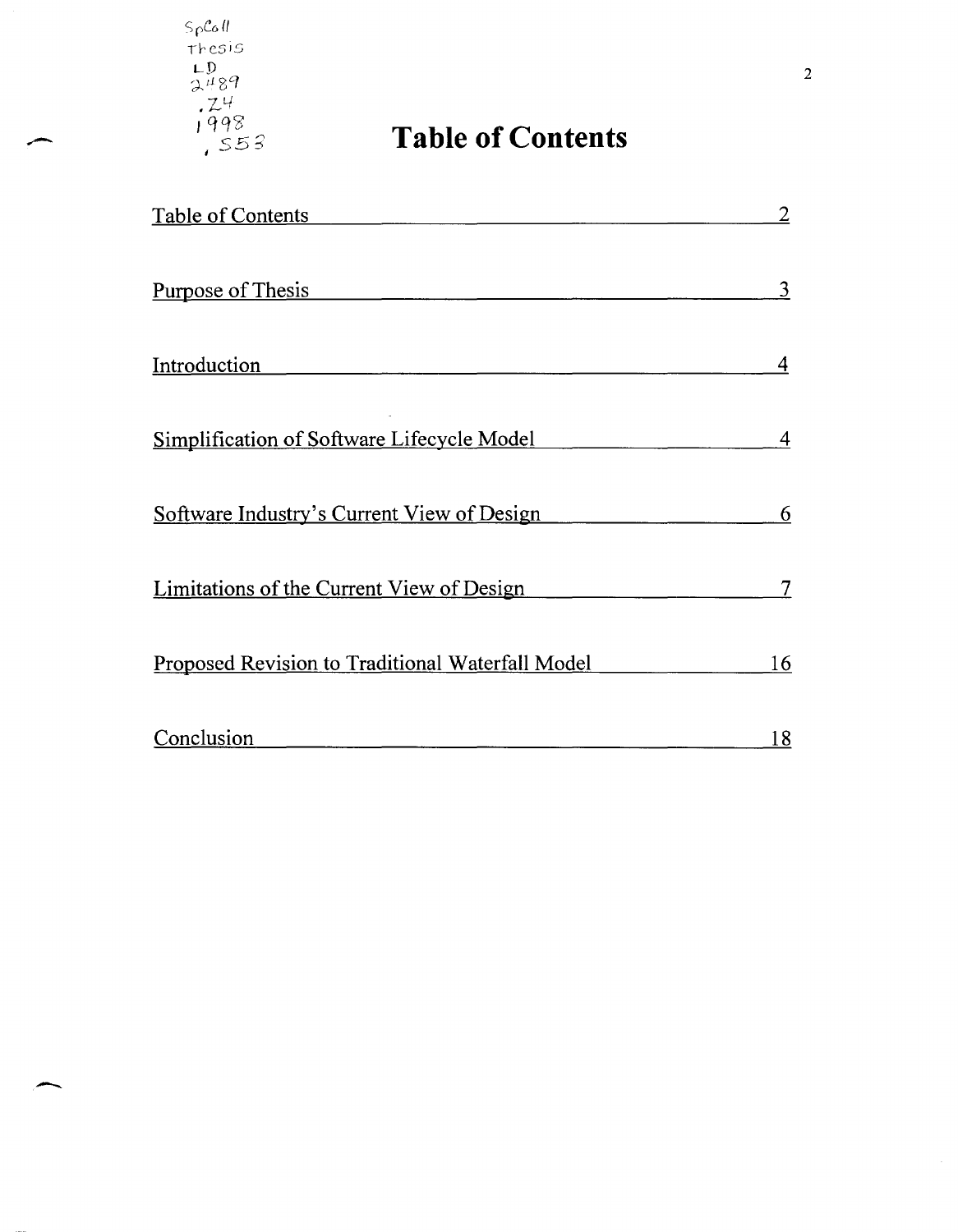# **Purpose of Thesis**

This essay discusses the current views of design in the field of software engineering, and why I, as a former major in the architecture/environmental design field, feel that this view is quite limited. This essay points out some of the drawbacks which stem from these limited views, and how these drawbacks are, quite possibly, detrimental to the quality of software products. Finally, this essay suggests a revision to the traditional waterfall model of the software lifecycle based on the drawbacks of the industry's views of design.

 $\ddot{\phantom{a}}$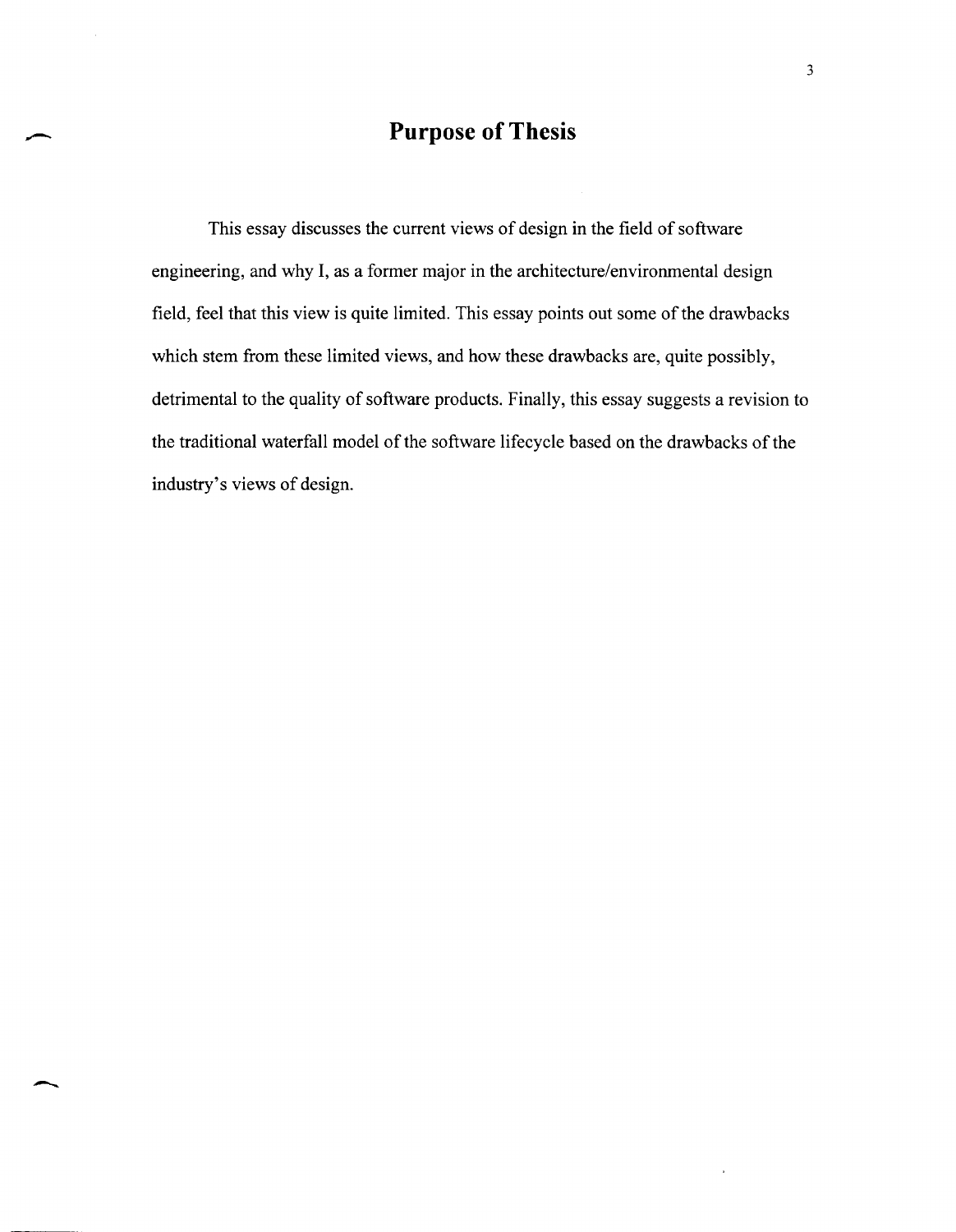#### **Introduction**

-

 $\overline{\phantom{a}}$ 

E.S. Taylor defines design as "the process of applying various techniques and principles for the purpose of defining a device, a process or a system in sufficient detail to permit its physical realization." The primary definition of design in Webster's Contemporary American Dictionary (1979, p. 195) states simply, "to conceive; invent." The latter interpretation suggests, much more forcefully, that design implies creativity, innovation, and imagination, quite contrary to Taylor's implication that design is only a blueprint of how to build something.

Design is a paramount focus in a number of disciplines, with software engineering being no exception. In that discipline, design is seen as converting the requirements of a problem into a plan for implementing those requirements electronically (Page-Jones 2). While that is certainly true, and perhaps the largest factor in developing software, design is more. The purpose of this essay is twofold: first, and most importantly, to point out that the role of design in software engineering reaches far beyond the confines of the "design" phase of the software lifecycle, and should be expanded accordingly; and consequently, that the phase of the software lifecycle traditionally entitled "design" should be renamed to reflect its actual task.

### **Simplification of Software Lifecycle Model**

Often times, procedures for creating software are very closely related to the procedures followed in other areas. Take architecture for example: like software, "Architecture is normally conceived (designed) and realized (built) in response to an existing set of conditions" (Ching 10). This procedure closely reflects the method used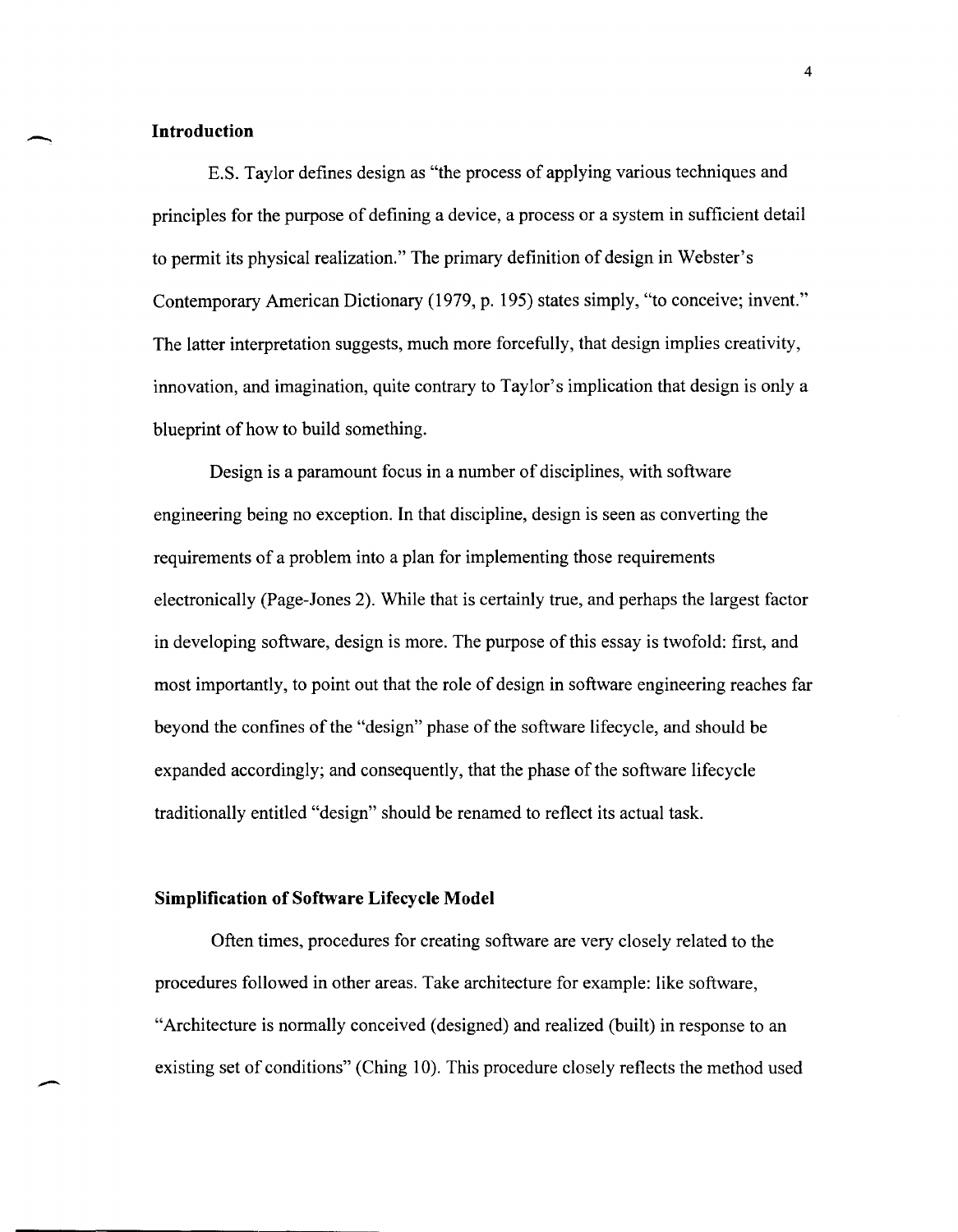by software engineers to develop software systems. In software engineering, the traditional waterfall method of the software lifecycle describes the typical approach to generating software to solve the problems of a client:



Based on Ching's statement, one can infer that the process of creating architecture can be simplified into two basic steps: a design phase; and an implementation phase. Using Ching's two-step scheme as a guide, the process of software development can likewise be simplified:

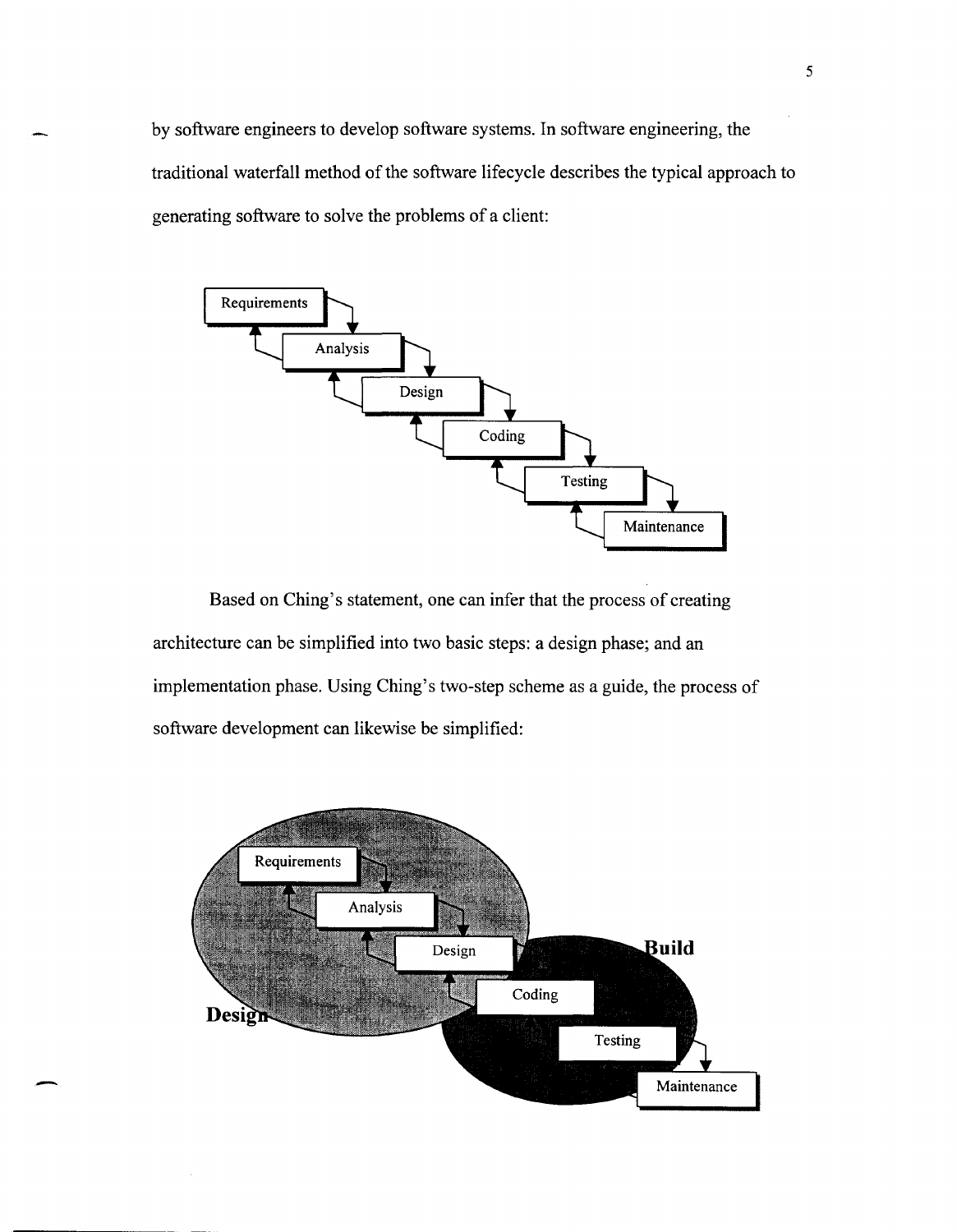How well does Ching's two-step method apply to the field of software engineering? The answer to that lies in the discipline's interpretation of *design.* 

#### **Software Industry's Current View of Design**

-.

-

Currently, the software industry holds the collective view that "the design model is the equivalent of an architect's plans for a house" (Pressman 345). Coupled with Taylor's aforementioned definition of design, it can be generalized that the structured design phase in the software lifecycle, and design in general, is little more than a detailed mapping of how to proceed in building the software. Dolores Zage takes a slightly broader view, claiming that design is the "abstraction of how we are going to build it," but the principal remains the same: the *blueprint* is the primary goal of the design phase of software.

To further understand the software industry's notion of design, consider again the traditional model of the software lifecycle. The majority of designing that is done on any software system is done in a narrow phase of the lifecycle. "[D]esign is simply the bridge between the analysis of a problem and the implementation of the solution to that problem" (Page-Jones 2). This bridge analogy leads us to believe that design is simply a transition, a set of rigid heuristics into which we can stick an array of requirements and out pops a blueprint. In fact, the name "structured design" alone points out that there is a definite formula, or framework that produces the desired solutions. "Structured design is a disciplined approach to computer systems design" (Page-Jones 2).

Roger Pressman believes that "software design is an iterative process through which requirements are translated into a 'blueprint' for constructing the software"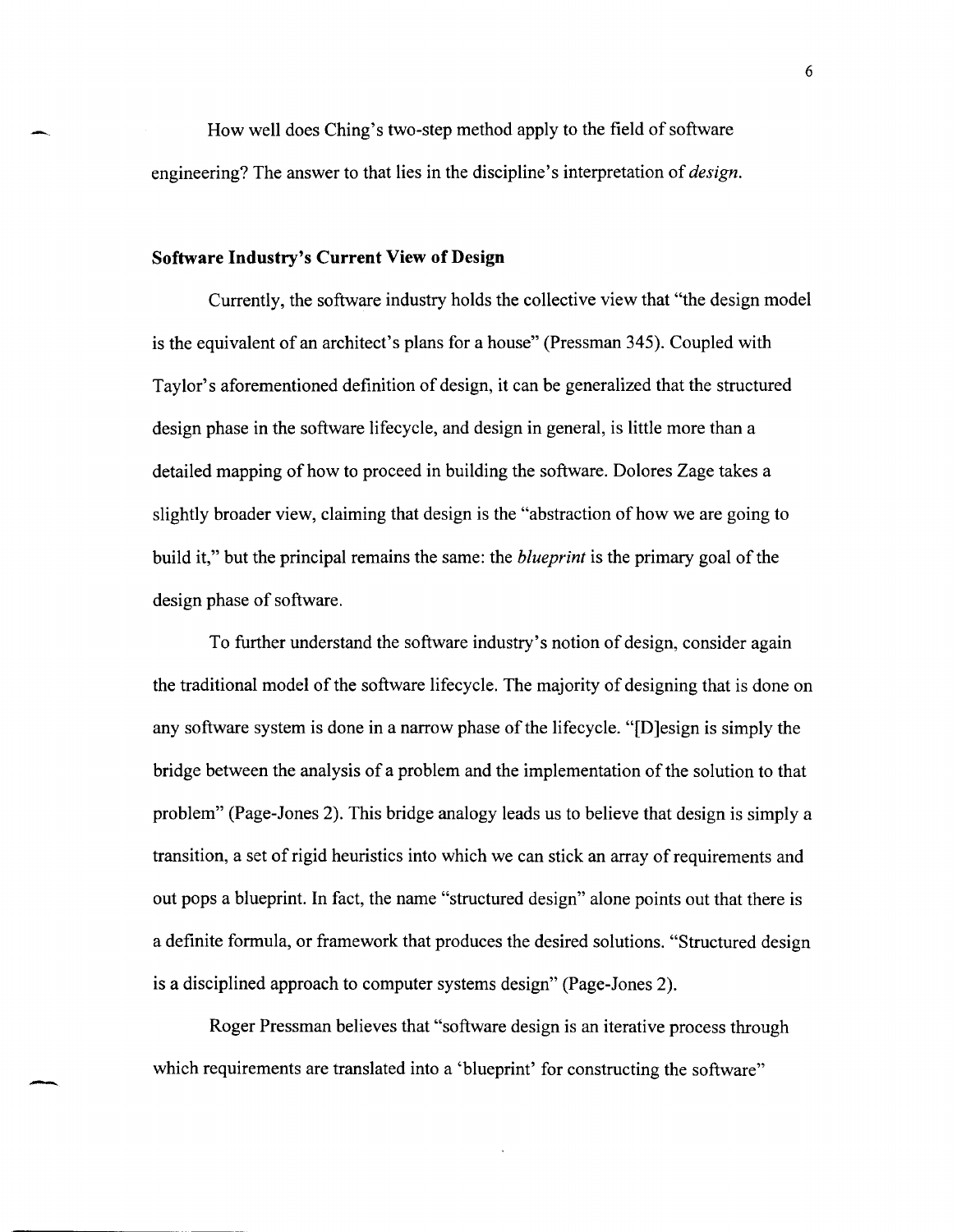(343). This statement attacks the idea that the design phase of the lifecycle is a rigid "bridge" by inferring that structured design has flexibility through its iterations, but just barely. Pressman does nothing to discount the fact that design is focused almost entirely in this single step of the lifecycle, straying rarely outside those boundaries. In fact, he reinforces the overwhelming belief that design is little more than a means of blueprinting the solution, regardless of the flexibility of the process. "The designer's goal is to produce a model or representation of an entity that will later be built" (Pressman 341).

Finally, the software industry sees design primarily as a tool to create efficient systems. "Structured design produces systems that are easy to understand, ... and efficient to operate" (Page-Jones 3). Since blueprinting is the focus of design, it leads logically to understand that the major goal of this blueprinting is to generate functional, efficient systems, and to do so quickly and cheaply. "In short, structured design produces inexpensive systems that work" (Page-Jones 3).

#### **Limitations of the Current View of Design**

Now that the software industry's current perception of design has been examined, we can answer the question posed previously: Does Ching's two-step method apply to the field of software engineering? Judging by the concentration of design activities into its narrow phase of the lifecycle, the answer is a resounding *no.* As a result, there are a number of outstanding drawbacks to the software industry's perception of design.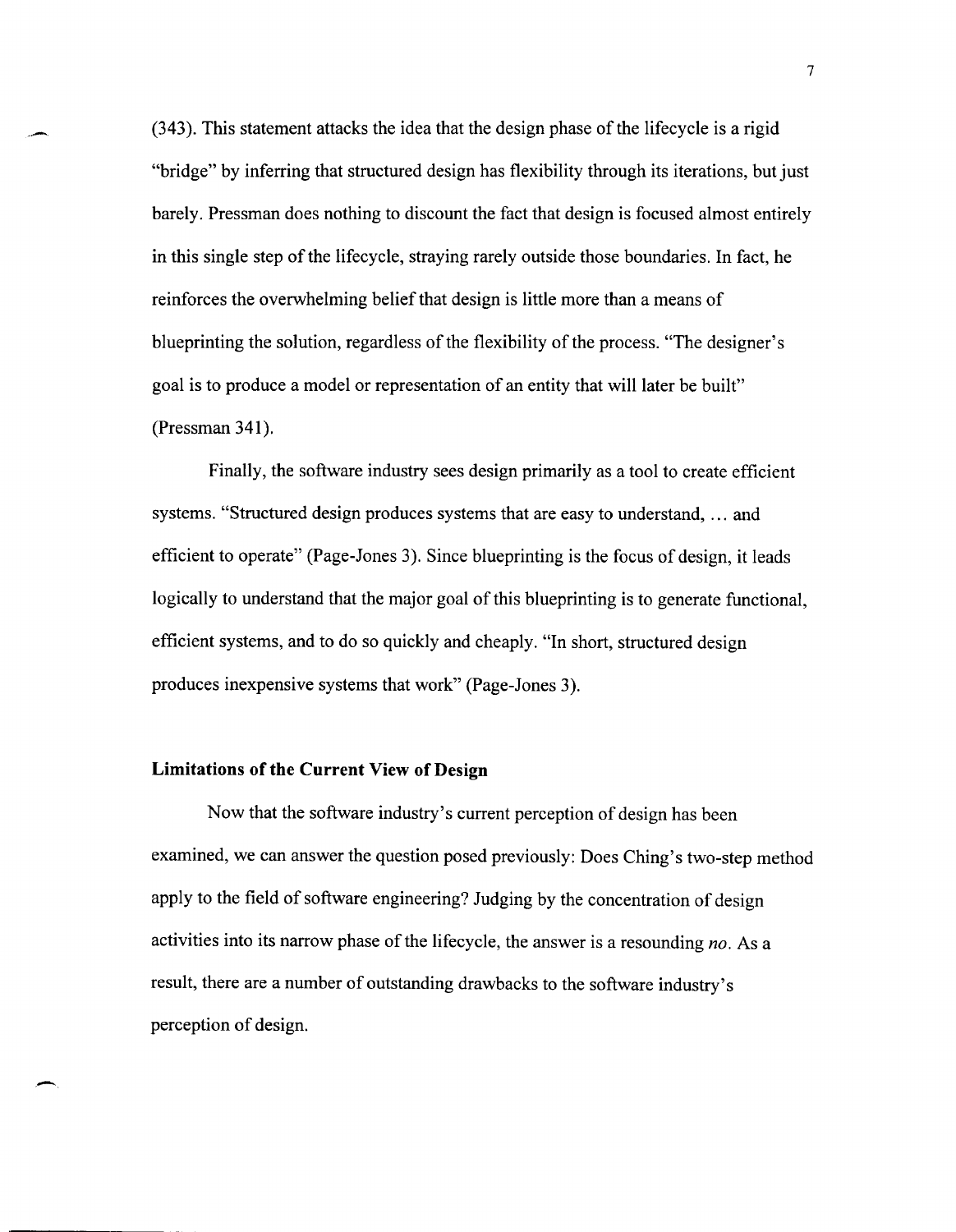One of the biggest, and perhaps most obvious, problems with the software industry's view of design is the misinterpretation of the function of design. Far to often, the role of design in a software system is considered nothing more than creating a blueprint of the way in which the system shall be built. This is immensely contradictory to the act of *designing.* The term *design* has been far too often abused, particularly when comparing it to a blueprint. A blueprint is not a design, but tells how to implement a design. A design is "a gestalt of all the factors that inspire an effective change and/or response to a set of issues" (Segedy). Design is all-encompassing.

When considering simply the structure of a software system, namely its blueprint or structure chart, design guidelines generally apply. This is perhaps the reason why the task of creating this structure chart was termed "structured design." In the big picture, however, the structure chart, like certain schematics of a home, are not as important to the user; they are used behind the scenes. The structure chart simply maps out the code, and neither concerns nor is visible to the user of the system. It's analogy in the construction world would not be simply the blueprint, because the user *would* be concerned with this, and the result would in fact be visible to the homeowner. Perhaps a better analogy would be the schematic diagrams for the mapping of wires, pipes, load bearing walls, etc. All of these are tremendously important, just as code is, but like code, they are something the user *uses,* but does not see or worry about. What the user does concern herself or himself with, however, are such things as interface, function, and interrelationships, but *not* the interface and interrelationships between modules on a structure chart. That is the logical equivalent of how two wires, pipes, or load bearing walls communicate with each other, share responsibility, etc. The

-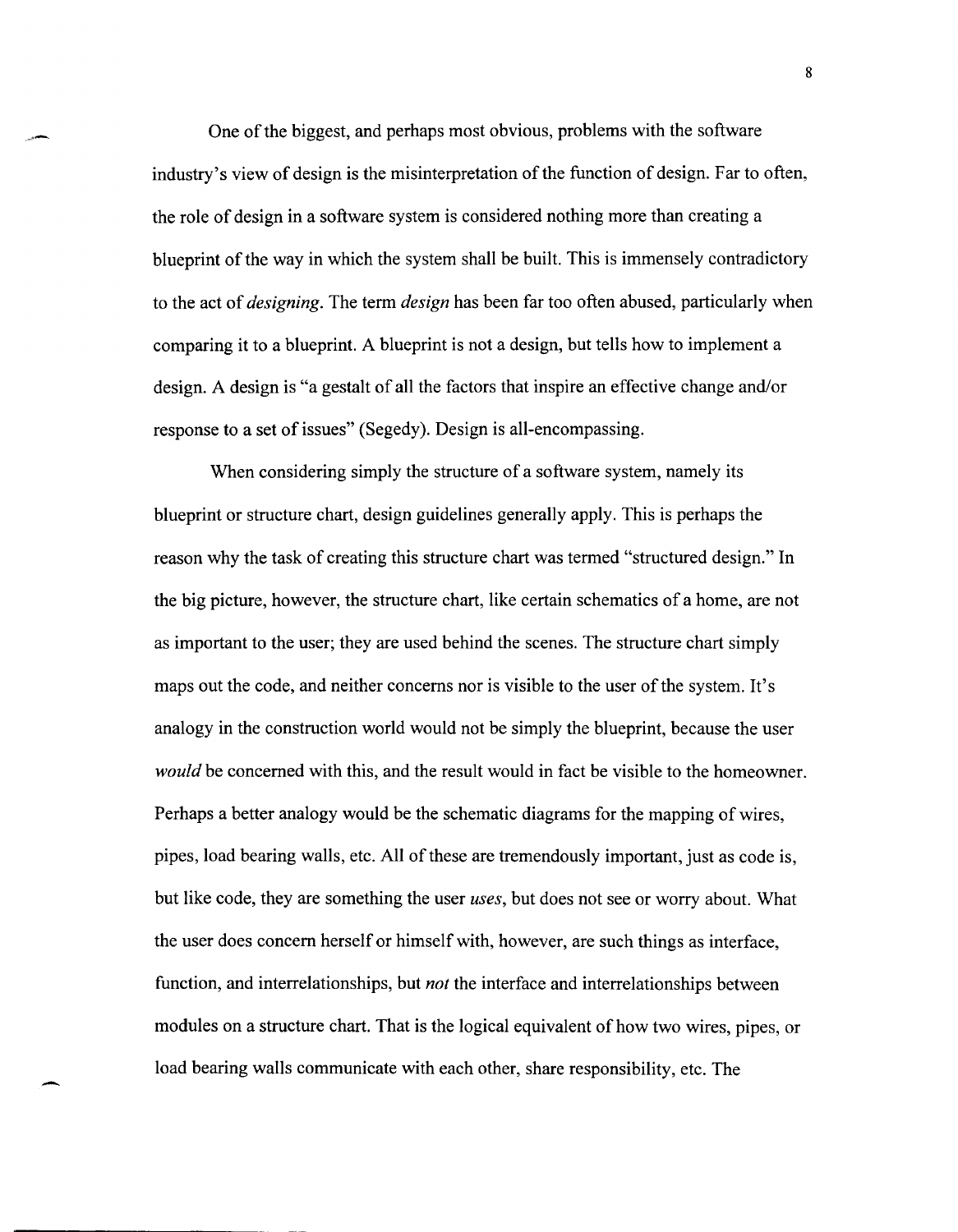homeowner concerns himself or herself with the interfaces and relationships between these about as much as the software user does with that of the modules. Instead, the predominate concerns of users and homeowners alike are the relations and interfaces between humans and that which is to be built. Therefore, while certain general guidelines of design are appropriate in the structured design phase of the software lifecycle, the limited role of design can cause structured design to fall short of meeting the needs of the entire system. In the "design phase," the software industry often fails to see design as it applies to the whole picture and instead focuses on a far too narrow spectrum. This severely inhibits the ability to *design* for the gestalt.

Likewise, it can even be seen that the important goals of the "design" phase of the software lifecycle are quite opposite to those of pure design. While "good" structure charts strive for low coupling, in order to pass the least information between modules, and high cohesion, so that a module performs only a single task, environmental designs follow the inverse. Using the analogy that modules on a structure chart correspond to rooms of a building (which is gross misrepresentation of the broad picture, or gestalt), the exact opposite of the traits which make up a "good" structure chart define a "good" design. Cohesion is absolutely abhorred to those sitting in a waiting room, for example. That kind of "single-mindedness" of a room is mind numbing, for the human psyche seeks stimulation and excitement. Similarly, uniformity between neighboring rooms should be maximized to promote strong relationships, and although, like software engineering, there are tradeoffs between coupling and cohesion, high coupling (and hence strong relationship) does not necessarily imply low cohesion. Two rooms may follow a motif without boring the viewer silly. This notion is similarly tied to the

--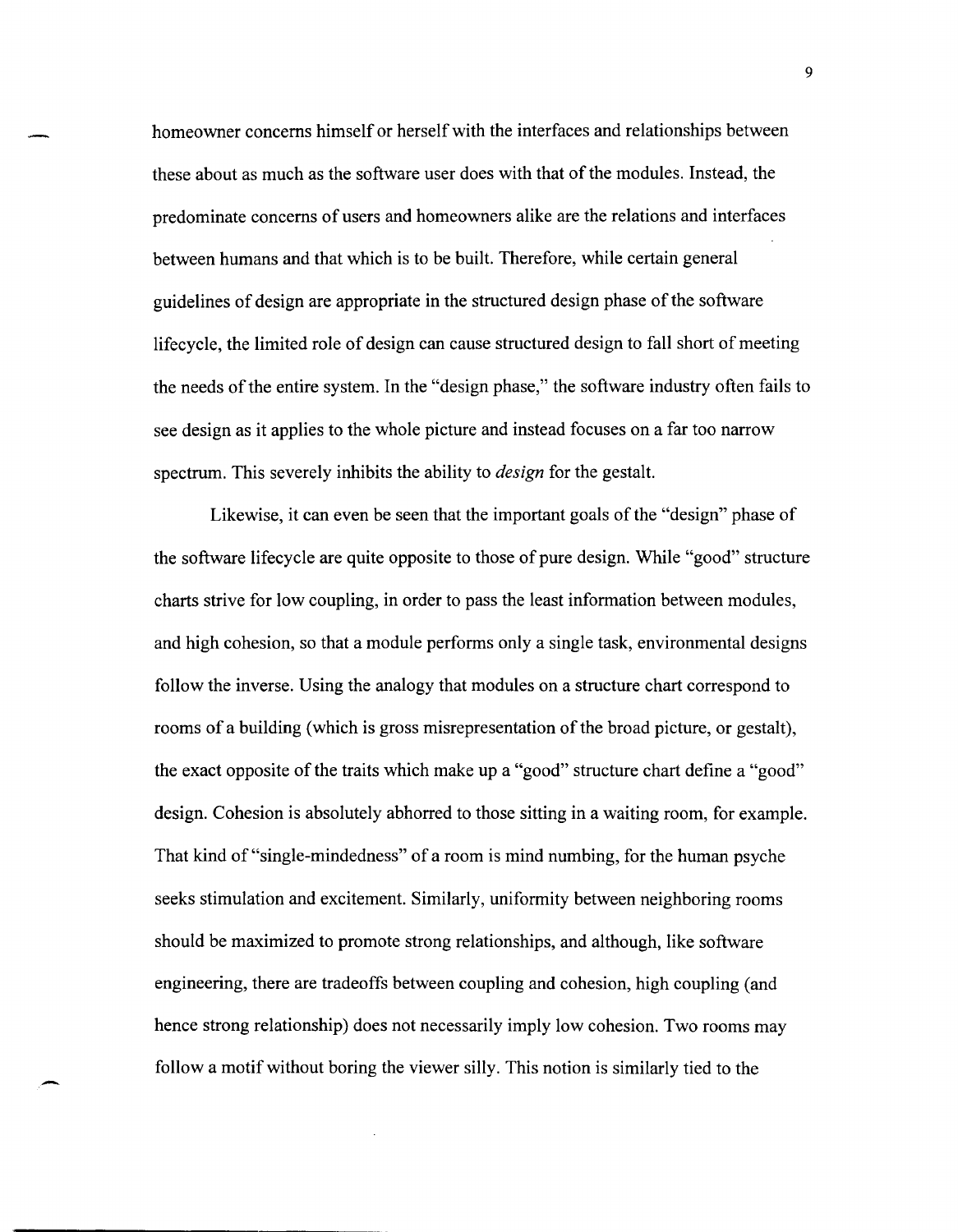software "design" concept of "black boxes". A "black box" is a module of which nothing is known of its internals, only its inputs, outputs, and what it does. In our simplified building example, this idea is ludicrous since it implies that a kitchen can be placed next to a dining room without worrying about how they work. So long as they do what is expected, never mind that the kitchen may have a neo-modern theme while the dining room has a classical motif. These are but a few examples of why the narrow focus of the "design" phase of the software lifecycle falls quite short of solid design practices which center around the big picture.

To further the analogy between the construction industry and software development, one must consider the actual role of those people involved. The architect, who is responsible for designing an urban space or building, takes into account Segedy's gestalt. Webster's Contemporary American Dictionary (1979, p.301) declares gestalt to be "a unified configuration having properties that cannot be derived from its parts." A true designer considers all relationships and responses that a design elicits to develop the best design. The role of software's "design" is quite different. The "design" phase is much too focused to consider the gestalt, concerning itself instead with functional needs, as well as blueprinting. Segedy agrees. In fact, more *designing* is done in the analysis phase of the software lifecycle than in the design phase. For example, evaluating users (for things such as computer literacy) in order to tailor the software to their needs, considering hardware constraints on which the system must fit, determining interfaces and relationships between neighboring systems, are a few of the tasks of the analysis phase. Software engineering as a whole tends more towards the realm of development than design. Development, especially as it applies to software, "is a much

-

 $10<sup>°</sup>$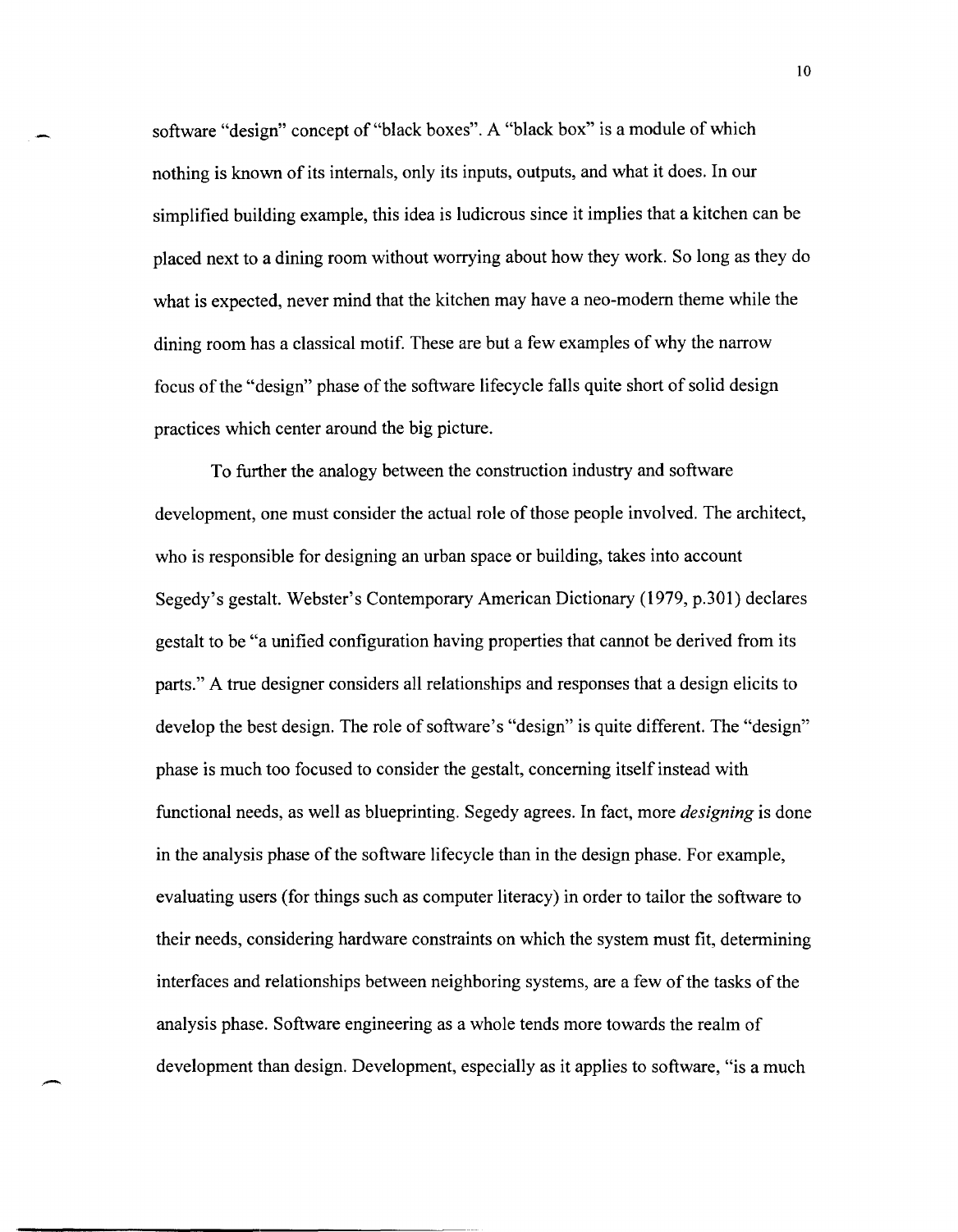more rational and linear process that can often incorporate aesthetic (in its broadest definition) features and functions, but tends toward less of a whole package" (Segedy). Ignoring the whole package can often be costly.

Once the architect has created this broad, inclusive design, often times it is the responsibility of a draftsman to plot the design on paper, generating a blueprint. It is not the traits of the architect that the software "design" phase is most closely likened to. Most of the tasks which are done in structured design argue heavily that it is most closely related to the role of the draftsman.

The second problem with the software industry's view of design is its absolute dependency upon the rigid heuristics which help transform requirements into blueprints. Even the contradictory name "structured design" shouts about step-by-step methods. Pressman calls software design a "multi step process" (31) before defining each of those steps. He even adds later that" ... software design is the first of three *technical* [my italics] activities – design, code generation, and testing..."  $(342)$ . Design is a highly abstract and flexible endeavor, and should be treated as such. It is a proven fact that such inflexible methods *obviously* stifle creativity and imagination. Children are a prime example. Before toddlers are immersed in a rigid school structure, their imagination's are absolutely without bound. Once schools clutch them, and children are trained how things *have* to be, however, creativity has been shown to degrade substantially. It is not explicitly *taught,* but children with limitless imaginations learn from friends and teachers that, for example, trees can't be drawn upside down, and glue isn't for playing with. Why not? That child may have been on the verge of discovering the handiest use for glue ever. Some of the grandest and most ingenious ideas have come to people in

-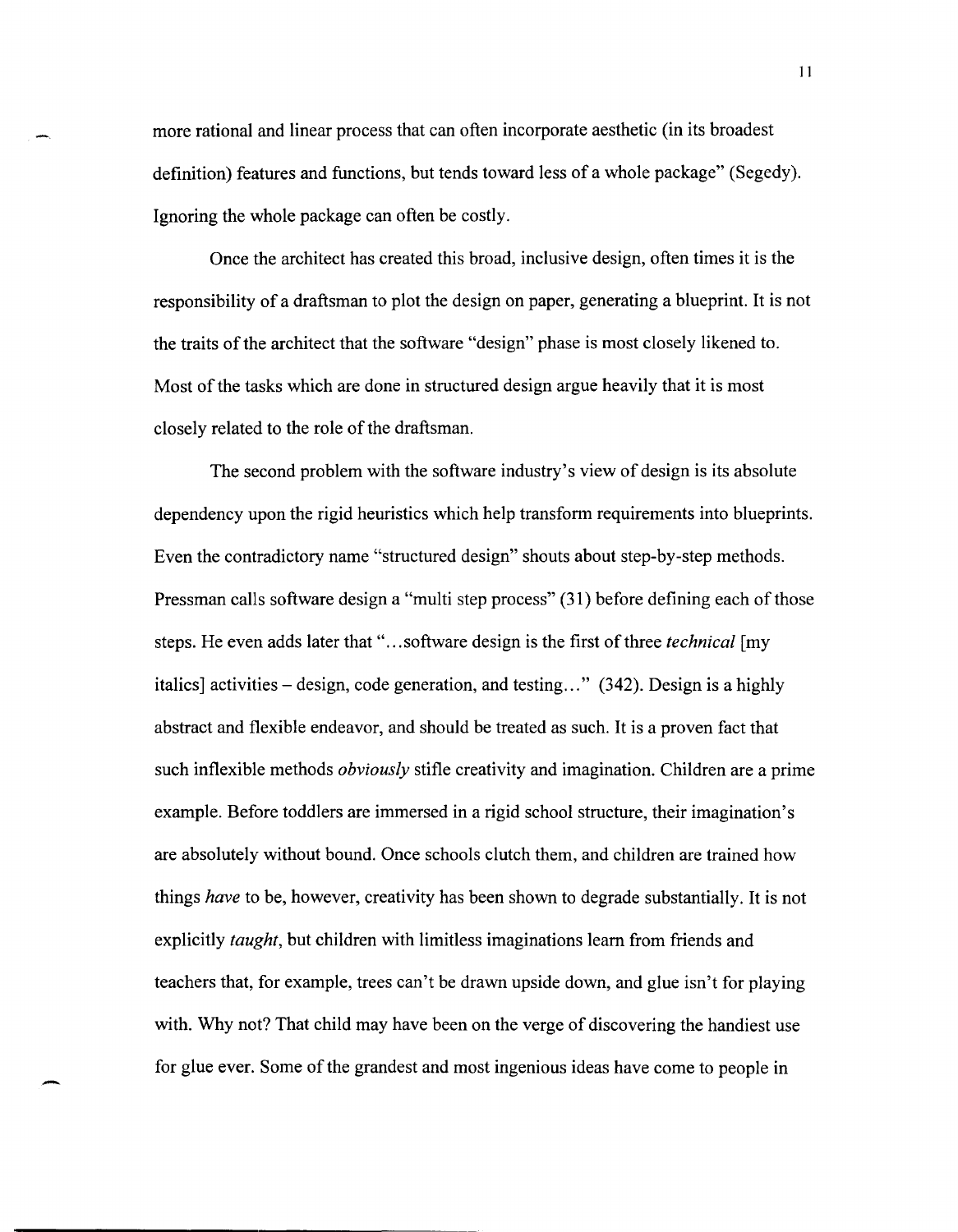the weirdest of places, at the strangest of times, and it is stifling to then try to cram that innovation into a rigid structure, rather than re-define the entire process to fit the idea. No landscape architect or urban planner attacks different problems the same way, in fact the differences are shocking. One architect may immerse himself in a Native American reservation for weeks in order to gather the essence for his design of a Native American museum, while another may spend time finding his own food and sleeping in a teepee on the plains for inspiration. That's not something that can be done following a set of heuristics.

Yet another, and perhaps the greatest, problem with the software industry's notion of design is its tendency to believe that the primary goals of design are efficiency and function. This raises a great debate among environmental designers, particularly Ching, who declares that design is "more than satisfying the purely functional requirements" (10). Segedy's gestalt ideas reinforce that a good design inspires a response to *all* factors, not simply functional ones. "Design implies a purposeful act that combines technical and functional needs with more subjective needs (beauty, inspiration, behavior modification, etc.)" (Segedy). These subjective needs are every bit as important in software development as in any other discipline. Far too many systems have been utterly abandoned due purely to poor interface and human-computer relationship factors. Even Karl Marx would jump on board when he says in the Communist Manifesto: "Modem industry has converted the little workshop of the patriarchal master into the great factory of the industrial capitalist." In a quote that holds as much water today as at the time of its conception, Marx proclaims that producing as

-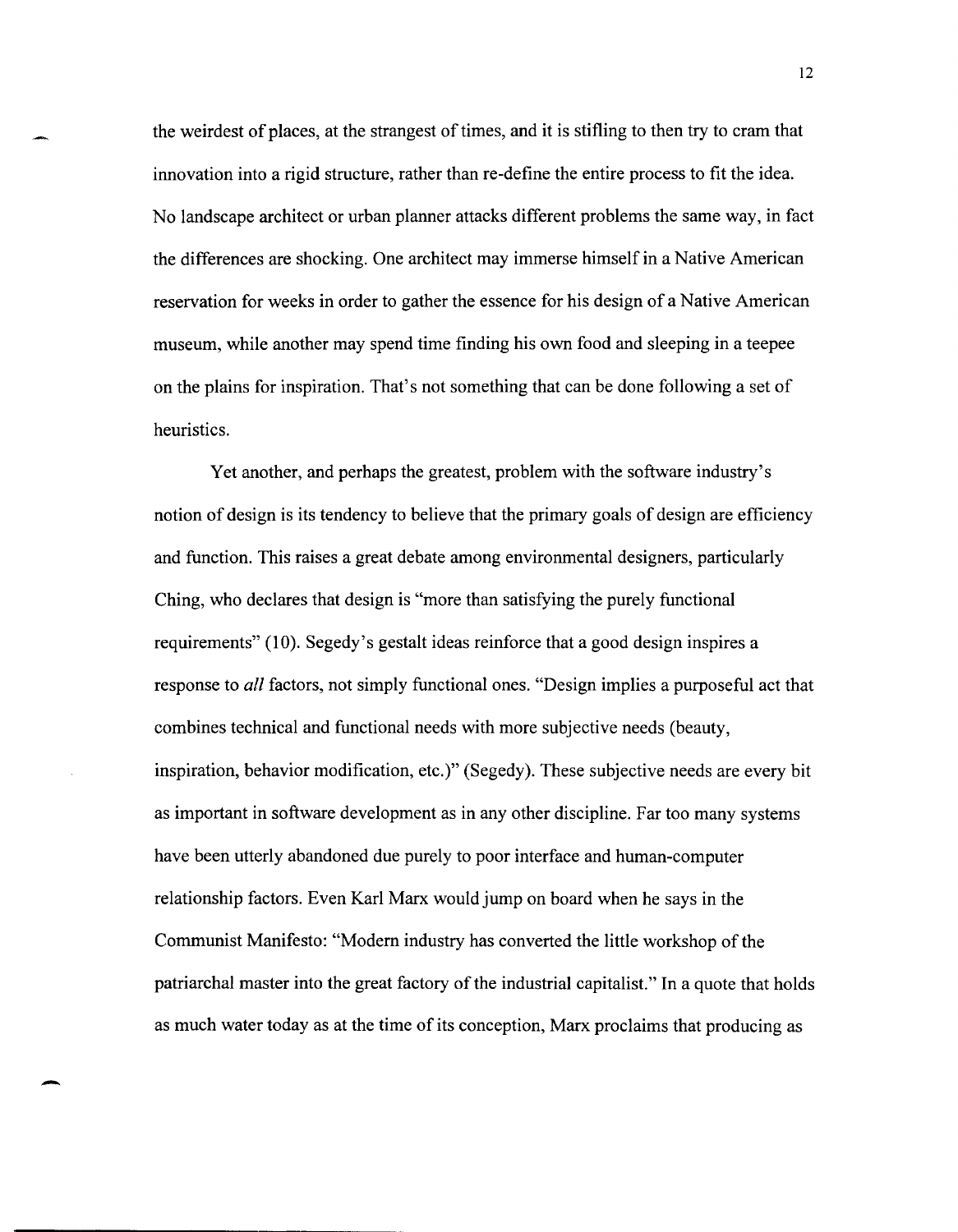efficiently and inexpensively as possible at the expense of the quality of the subjective needs is detrimental to the quality of the overall product.

While structured design performs masterfully in ensuring that all requirements are met, design should be so much more. Pressman states that design "begins by representing the totality of the thing to be built (e.g. a three-dimensional rendering of the house) ... " (345), yet even this is so grossly oversimplified. Design encompasses so much more, and it is apparent that Pressman has overlooked many of the factors which represent the "totality" of the object. Using his house analogy, a three-dimensional rendering only scratches the surface of the factors which face good designers. "A good designer always considers the context as an integral part of the design challenge" (Segedy), and although this is only one of many factors, Pressman has left it out entirely. Factors such as the position of the house on the lot, external trees, and the motif of the geographical location are but a few of the factors which competent designers must consider, but once again, the software industry's preoccupation with the function of the thing to be built has crippled its ability to design for the gestalt. It is probably that Pressman will argue that the analysis phase of the software lifecycle covered the context of the software system, yet it is insufficient. The system must be *designed* to not only communicate with neighboring systems, but to relate as completely as possible.

> No program exists on its own. Certainly it must interact with the operating system, but the elegance of the *design* [my italics] comes in the program's ability to seamlessly interact with not only the application environment (actually many different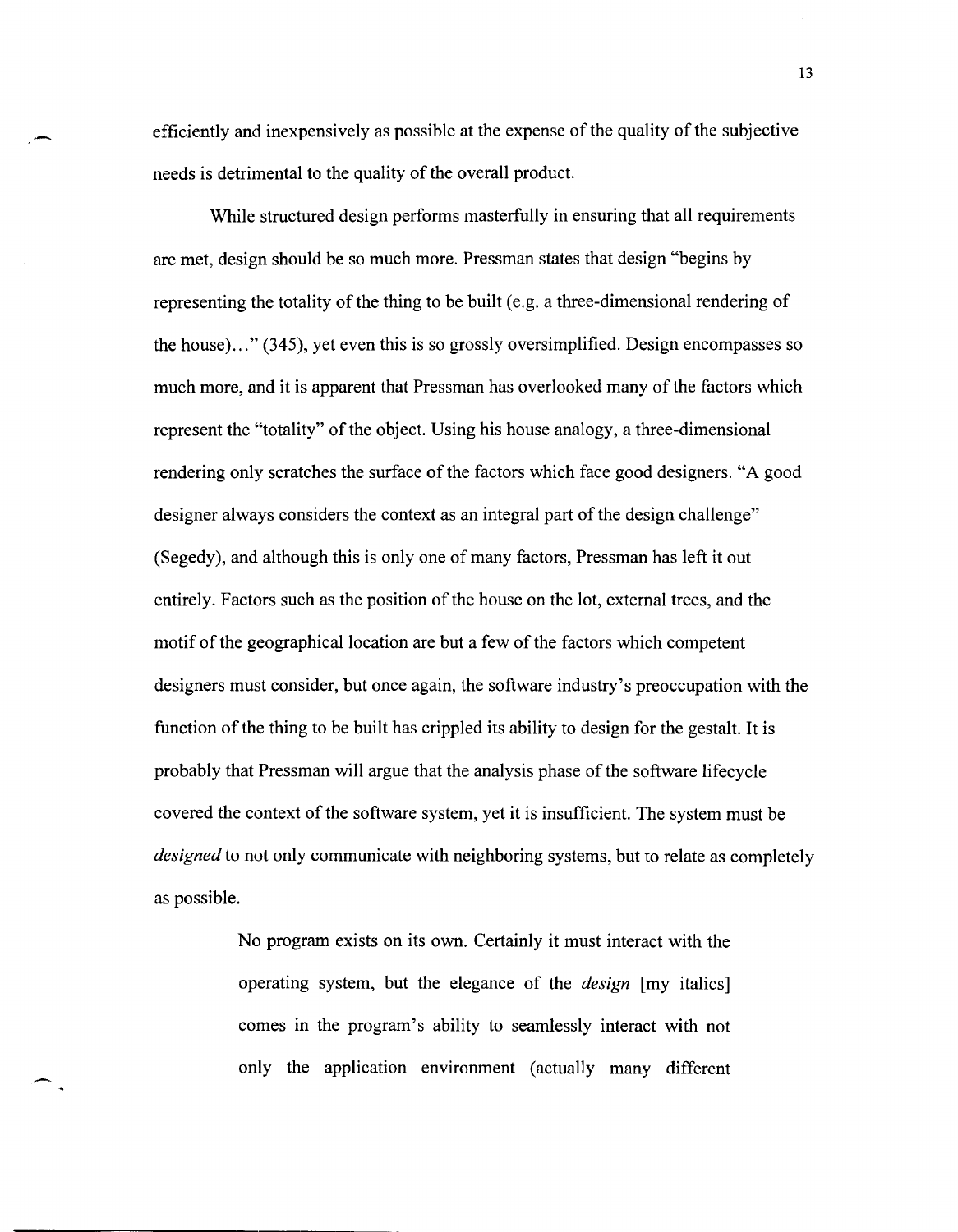environments), but also with other programs that the user might bring to the context. i.e. can a spreadsheet program create communication tools like graphic generators which can then easily translate into a report and/or presentation package. (Segedy)

-

-

These are factors that would not normally appear, but ones which a true designer must consider. Analysis only identifies the existence of these factors, but until they have become a part of the design, the designer has failed to design for the gestalt.

Even the "utilitarian concerns of function and use can be relatively shortlived... these primary elements of form and space comprise the timeless and fundamental vocabulary of the architectural designer" (Ching 6). As this statement explains, interfaces are often the enduring factor in architecture, much more so than functional concerns. The same can be said of software systems. Perhaps the biggest example of this is the Windows95 operating system. One large reason for the popularity of this product was its innovative use of form and space to create the interface between user and machine. As compared with previous versions of Windows, space was completely reinvented. Now the user had free reign over the desktop, to create and change her background in such a way that every user found different meaning. A different response came with different users, and in fact the same users could find new meanings each time they interacted. These are absolutely fundamental principle of design. Of course function was important, and like many software systems, is paramount, but what separates this product from many command line operating systems that have identical functionality? The ability to continually stimulate users through the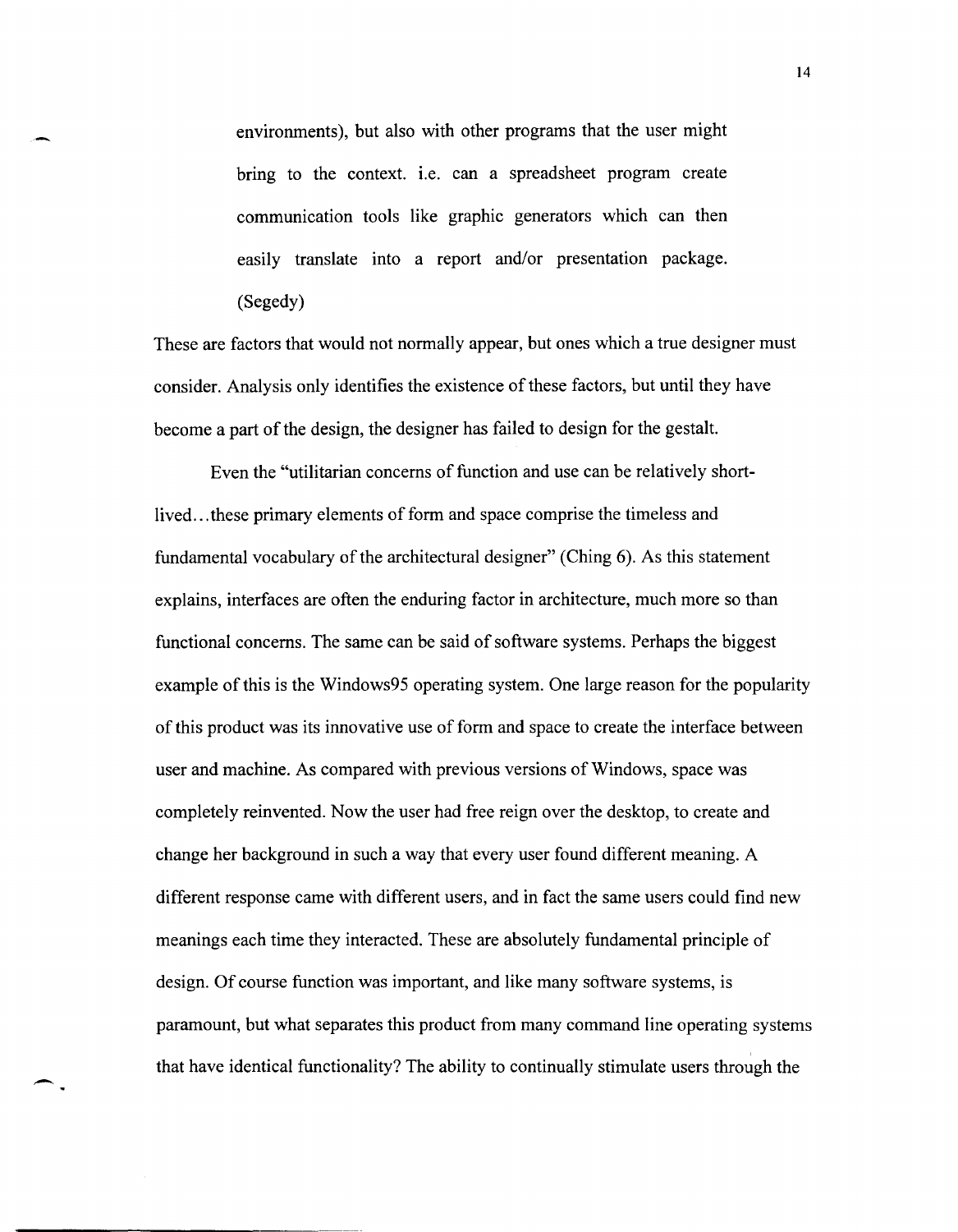unlimited possibilities of desktop wallpaper and icon configuration, as well as the numerous different ways to carry out a single task (such as copying, moving files), helped to rocket Windows95 to the dominating stature it holds today.

.<br>-<br>-<br>-

-.

Often times, software developers invent an interesting, enthralling design, only to have it ousted to increase the efficiency or function of the system. Who is to say that function should always be the primary goal? Imagine an urban landscape which separates two buildings. The only limit to the design of an interesting landscape is the imagination of the designers. The most obvious, and perhaps most ordinary and boring, solution is to specify a path between the buildings, and perhaps to decorate it lavishly. Who requires, however, that a path connects the two buildings directly? Function does. Function and efficiency dictate that the shortest path between two points is a straight line. A true designer would take into account the gestalt experience, and might find that a large obstacle or a detoured roundabout would make the urban space much more enjoyable, dynamic, and exciting, and thus more widely used. Perhaps the minor climb over an obstacle, or the mystery and surprise of a roundabout would elicit a fresh and innovating feeling to viewers. Occupants might be much happier with the stimulus and intrigue than with simple function. Function is often paramount in software development, but what if all urban spaces or buildings abandoned interesting spaces for function? Designs concerned entirely with function and practicality are often not the best designs, as believed by Le Corbusier: "My house is practical. I thank you as I might thank railway engineers or the telephone service. You have not touched my heart."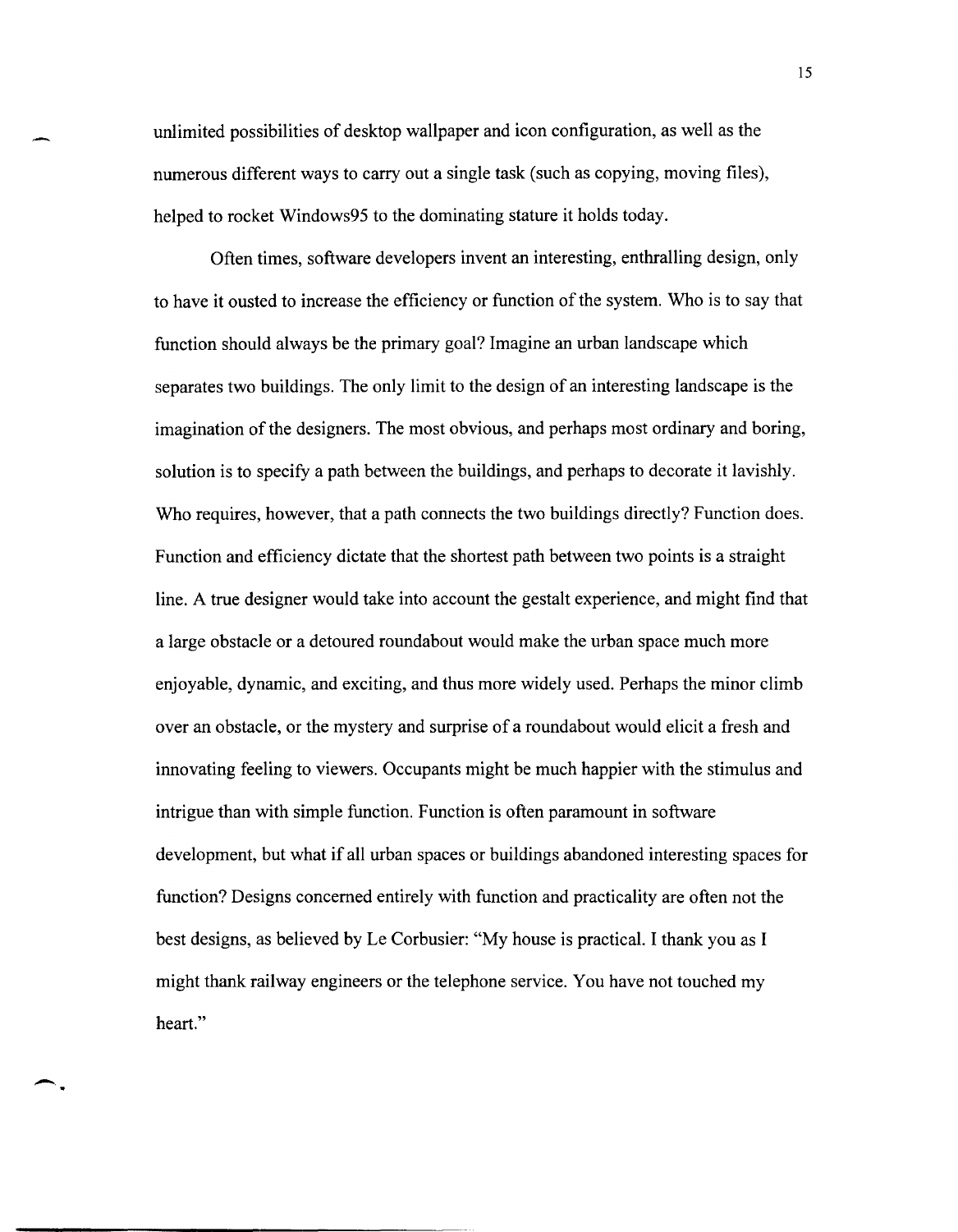The final problem with the software industry's notion of design is its narrow scope. Design should not be limited to a particular step of the software lifecycle. Instead, it should flourish during its entire duration, and should begin as soon as the first requirement is uttered. Currently, containing design to one specific phase constrains the developers, ties them down. By the time the design step rolls around, functional characteristics have already been etched into the minds of the developers, and it is often exceedingly difficult to force the design to fit the other factors, such as interface concerns. Instead, other less imaginative interfaces would be used since they already fit the design.

#### **Proposed Revision to Traditional Waterfall Model**

-

The best time for design is in the earliest possible stages of the lifecycle, immediately after system requirements are set forth; when minds are freshest and most imaginative. Though the entire scope of the problem is not fully comprehended, this can work to the designer's advantage. Similar to the children who are fathoms more creative before the structure of school sets in, designers are most innovative and creative prior to the firm grasp of structure. Based on this drawback of the software industry's perception of design, broadening of the scope of design would contribute immensely to software quality. Thus, a revised model of the software lifecycle originates: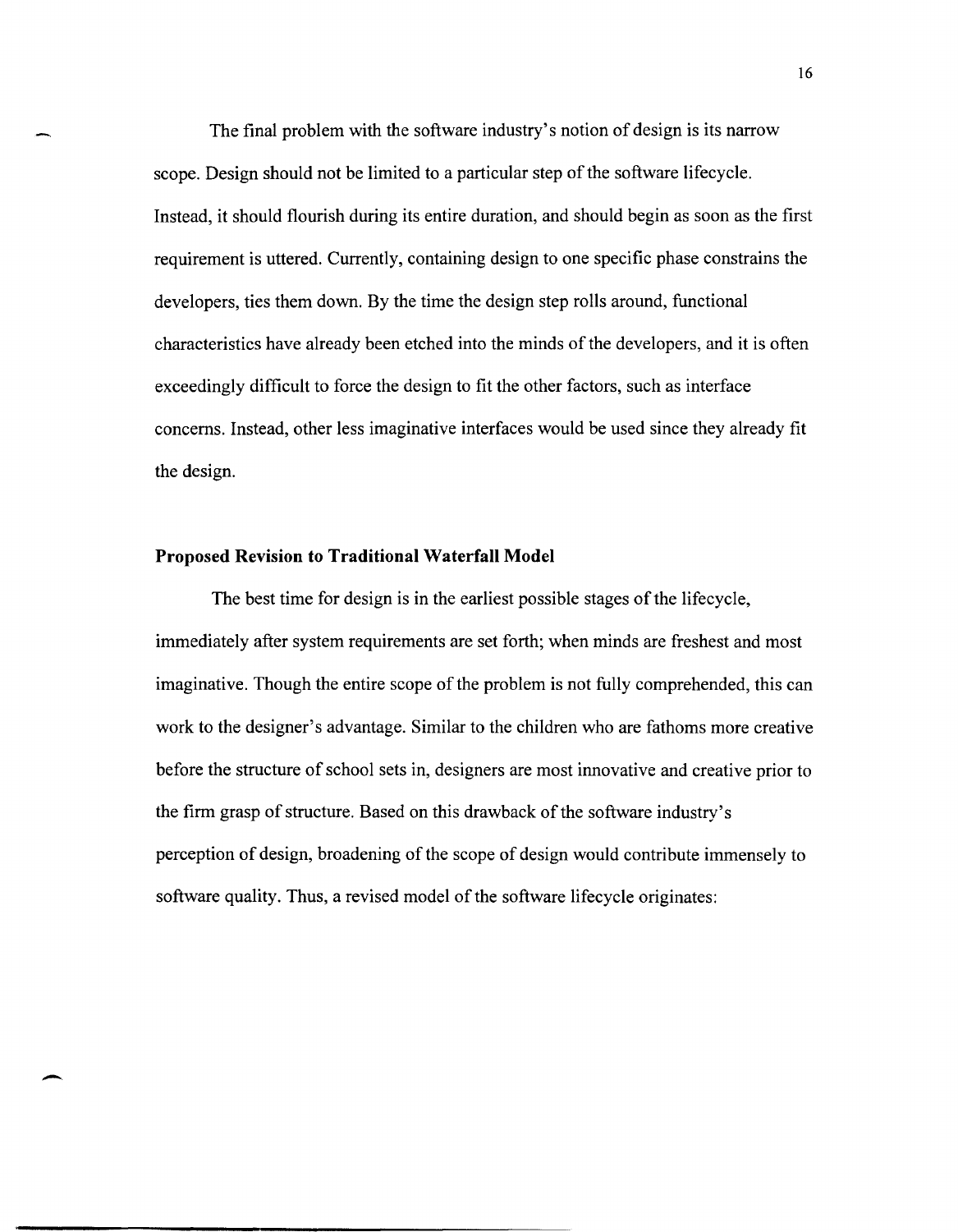

-

 $\overline{\phantom{0}}$ 

This revised model, with more emphasis placed on the designing of software, holds many advantages over the traditional waterfall model. Problems which were shown to stem from the software industry's view of design, namely limiting design to the "design" phase, the dependency on heuristics, the tendency of design to be little more than blueprinting, and the overwhelming focus on efficiency and function, have been righted in this model. Since creativity and innovation decrease with time, it is important to implement design practices as early as possible in the lifecycle. As soon as the first mention of requirements are passed along to the developers, it is important to begin *designing.* Only in that way will creativity and imagination be maximized.

Also, unlike the traditional one, the revised model requires that, once the requirements have been determined, every step be evaluated as to how it changes the overall design. Once an analysis is made, for example, it is important to incorporate it immediately into the design. Far too often, software developers make excellent analyses, but are unable to work them into their design because they have waited so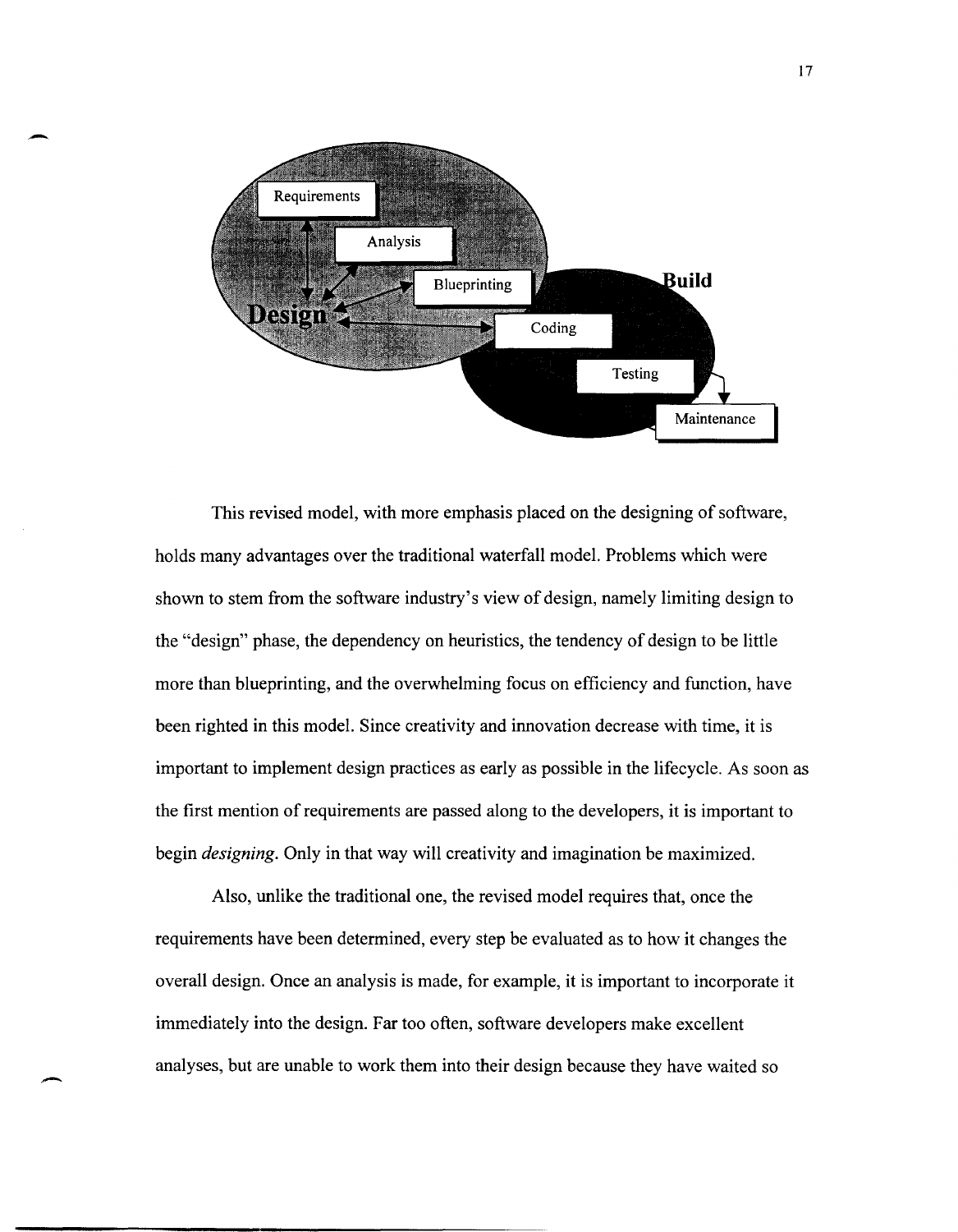long that it had to be sacrificed for other factors. A prime example of this would be an analysis which insists that the system be user friendly, since the users have very limited computer experience. Yet the final system may be the exact opposite of user friendly if the blueprinting of the system were done before any interfacing was even considered, and the interface was forced to fit the structure of the system. The revised model insists that these analyses be incorporated into the design immediately.

Another advantage of the new model is its ability to near identicalness to the "structured design" phase of the traditional model, though that step has now been more appropriately named. The "Blueprinting" phase still incorporates all of the heuristics and methods of the "structured design" step, including the mapping of data flow to a structure chart and improving coupling and cohesion of modules. In fact, there is almost no difference between the two steps, except that the big picture has been identified prior to arrival at the "Blueprinting" step, and only details will be worked out, where previously such things as interfaces and relationships were handled in this step. Similarly, the "Blueprinting" step can now be used to focus on those things which developers have always yearned to focus on in this step: function. Since the gestalt has already been considered, efficiency and function can be nearly the entire focus of the "Blueprinting" phase.

## **Conclusion**

-

So, in conclusion, there are a number of limitations to the software industry's current view of design, which leads to drawbacks in the quality of software in general. Unfortunately, at the present time, the model used to create software cannot be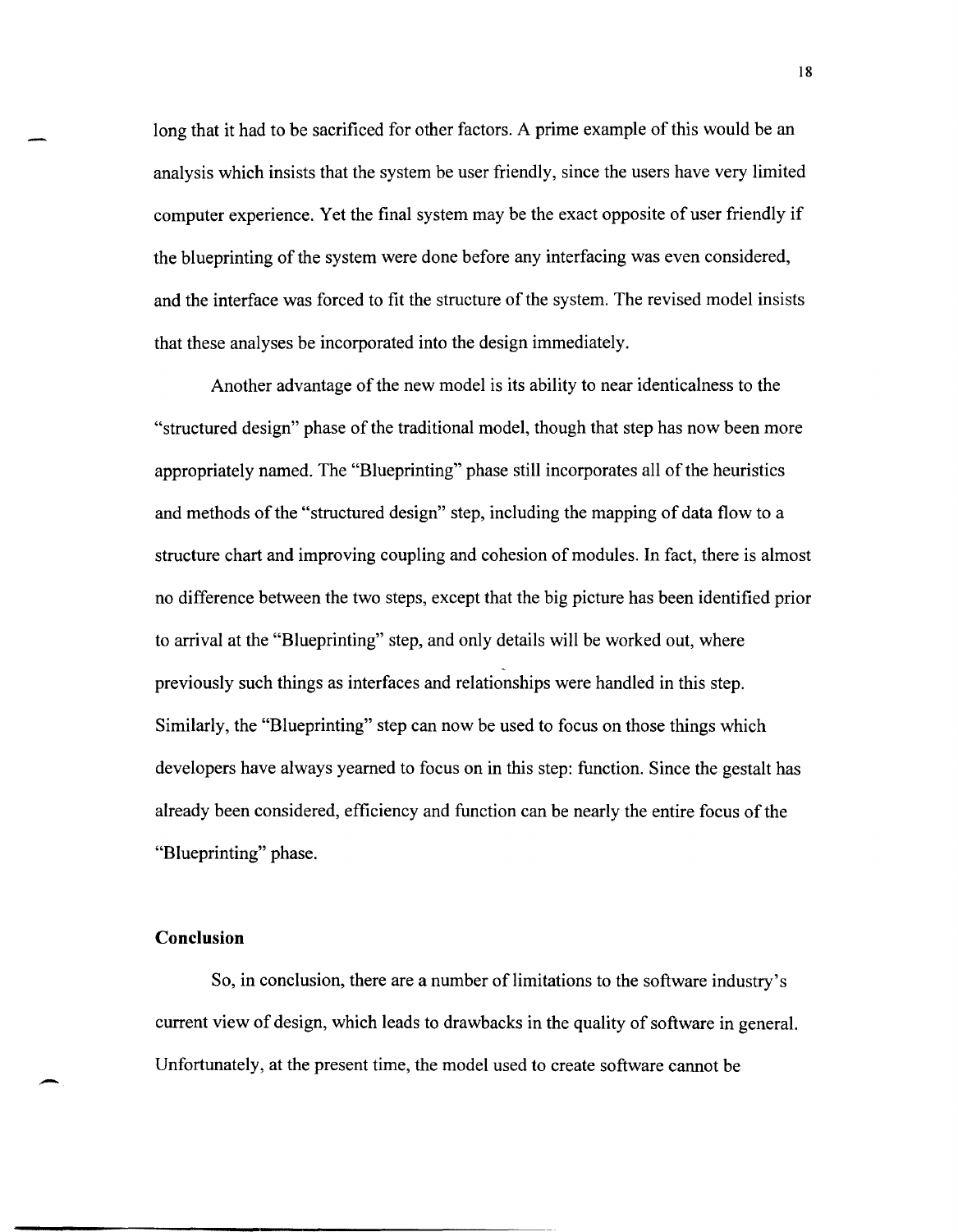generalized to fit Ching's two-step model of creating. This is due primarily to the view of design in the software community. A narrow scope of design, too much emphasis on efficiency and function, a dependency on heuristics, and a misinterpretation of blueprinting as design, all lead to software which focuses less on the gestalt, the primary goal of a good design. "Elements and systems should be interrelated, interdependent, and mutually reinforcing to form an integrated whole" (Ching 11).

-

It is not the purpose of this essay to imply that software engineers lack creativity, cleverness, or the ability to design in the true sense of the word, but instead show that software engineering, like countless other disciplines, could profit enormously by expanding the role of design in the current process, by reaching beyond the limitations of the current methods. Only through a revised model can software engineers break free ofthe limitations of *development* to truly *design* software. "[S]oftware *development* is concerned primarily with function and responding to known and anticipated issues and needs, while software *design* should allow and inspire the user to become an integral part of the programming process - to take the lines of code and create new opportunities that will change with every use and user" (Segedy).